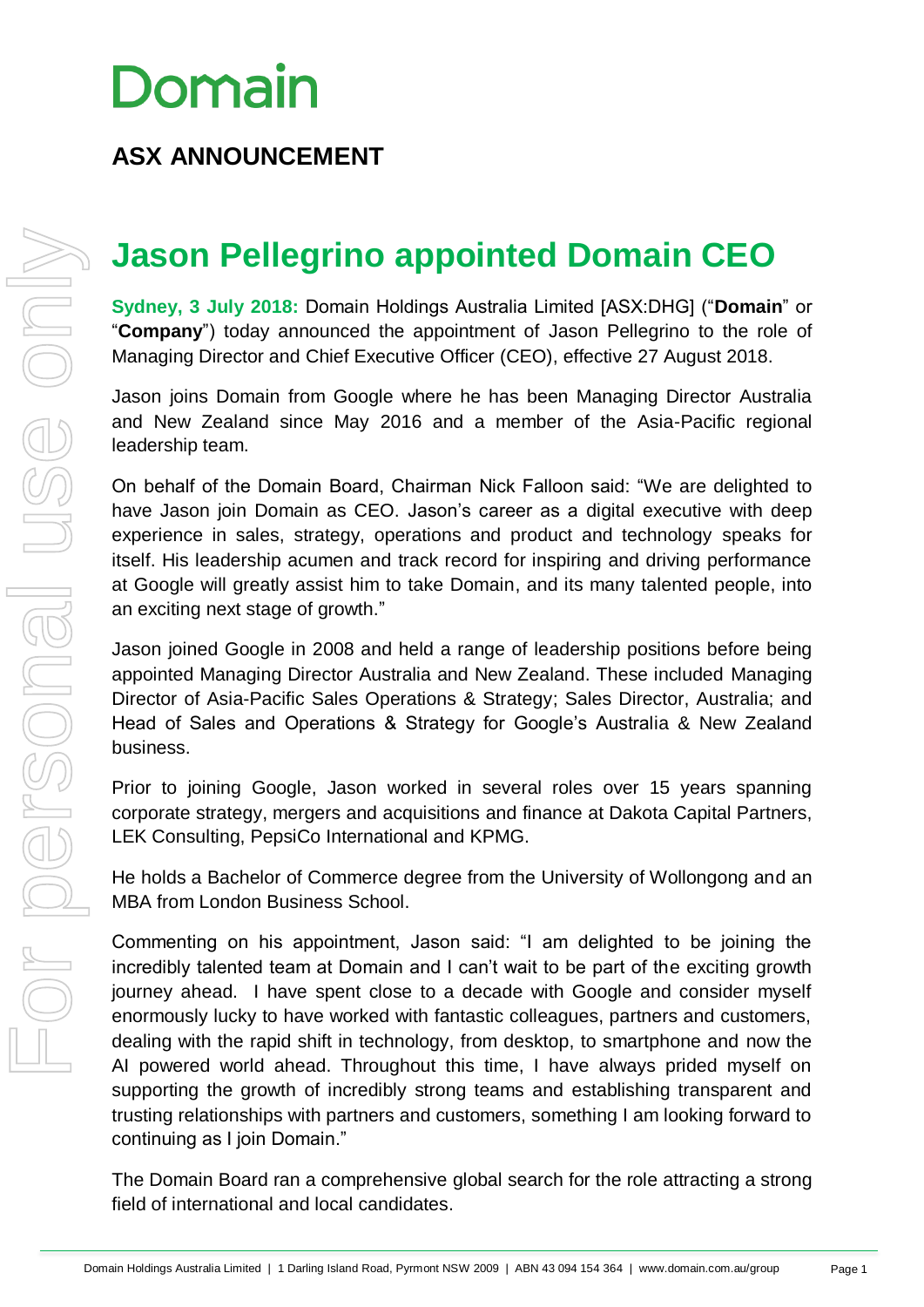Mr Falloon will continue as Domain's interim Executive Chairman until Jason joins Domain, after which time he will resume his role as Non-Executive Chairman.

In accordance with ASX Listing Rule 3.16.4, the key terms of the Executive Services Agreement between Mr Pellegrino and the Company in respect of his role as Managing Director and CEO are set out in the attached summary.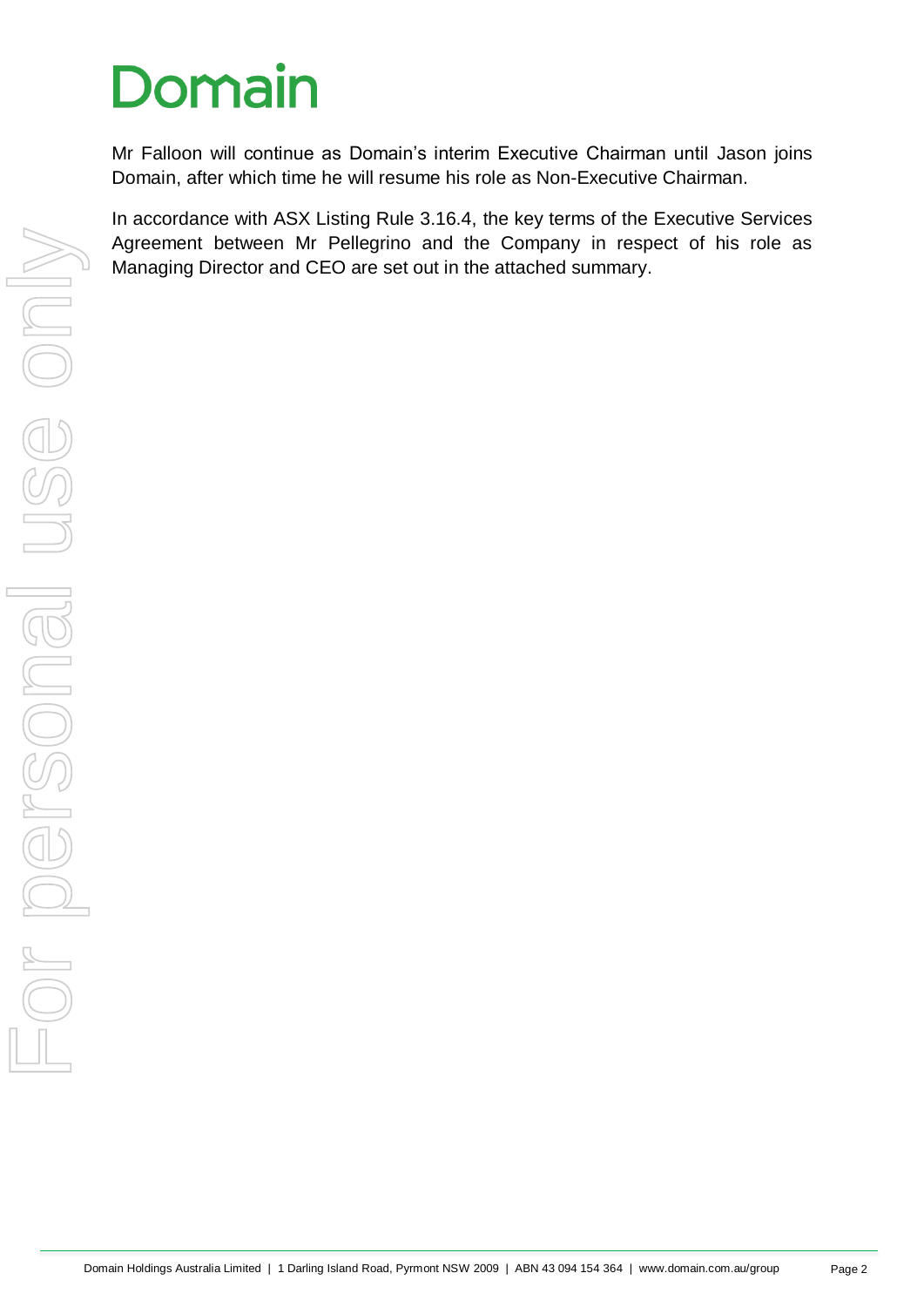### **Summary of the key terms of the executive service agreement (ESA) appointing Mr Jason Pellegrino as Managing Director and Chief Executive Officer of Domain Holdings Australia Limited**

#### **Term**

Mr Pellegrino's appointment is on an ongoing basis commencing 27 August 2018. Domain may terminate the ESA by giving 12 months' notice or payment in lieu and Mr Pellegrino may terminate by giving Domain 6 months' notice.

Domain may terminate the ESA immediately without notice in certain circumstances including serious misconduct or material breach of the agreement (Cause).

Mr Pellegrino may terminate if there is a fundamental change in his role (Fundamental Change). If termination occurs in these circumstances Mr Pellegrino is entitled to payment in lieu of 12 months' notice by the company.

#### **Remuneration**

#### *Total fixed remuneration:*

Mr Pellegrino will be paid fixed remuneration benefits including superannuation of \$1,200,000 reviewed but not necessarily increased annually (Fixed Remuneration).

#### *Short term incentive:*

Mr Pellegrino will be eligible to participate in the Domain short term incentive plan. His achievement will be based on a mix of financial and personal performance metrics set by the Board annually. At target opportunity is to the value of the equivalent of 60% of his Fixed Remuneration with a maximum opportunity of up to 80%.

#### *Long term incentive:*

Mr Pellegrino's long term incentive plan (subject to any requirement for shareholder approval) is an annual allocation of options over Domain shares equivalent in value to 120% of his Fixed Remuneration (Options). The value of each Option for the purpose of allocation will equal 30% of the volume weighted average price on market of Domain shares over the relevant allocation value period (VWAP). The exercise price of each Option will the relevant VWAP used for allocation.

Vesting of the Options will depend on the achievement of performance hurdles based on Total Shareholder Return over a 3 year period. The Options to be allocated based on Mr Pellegrino's first year of employment will be tested at 30 June 2021.